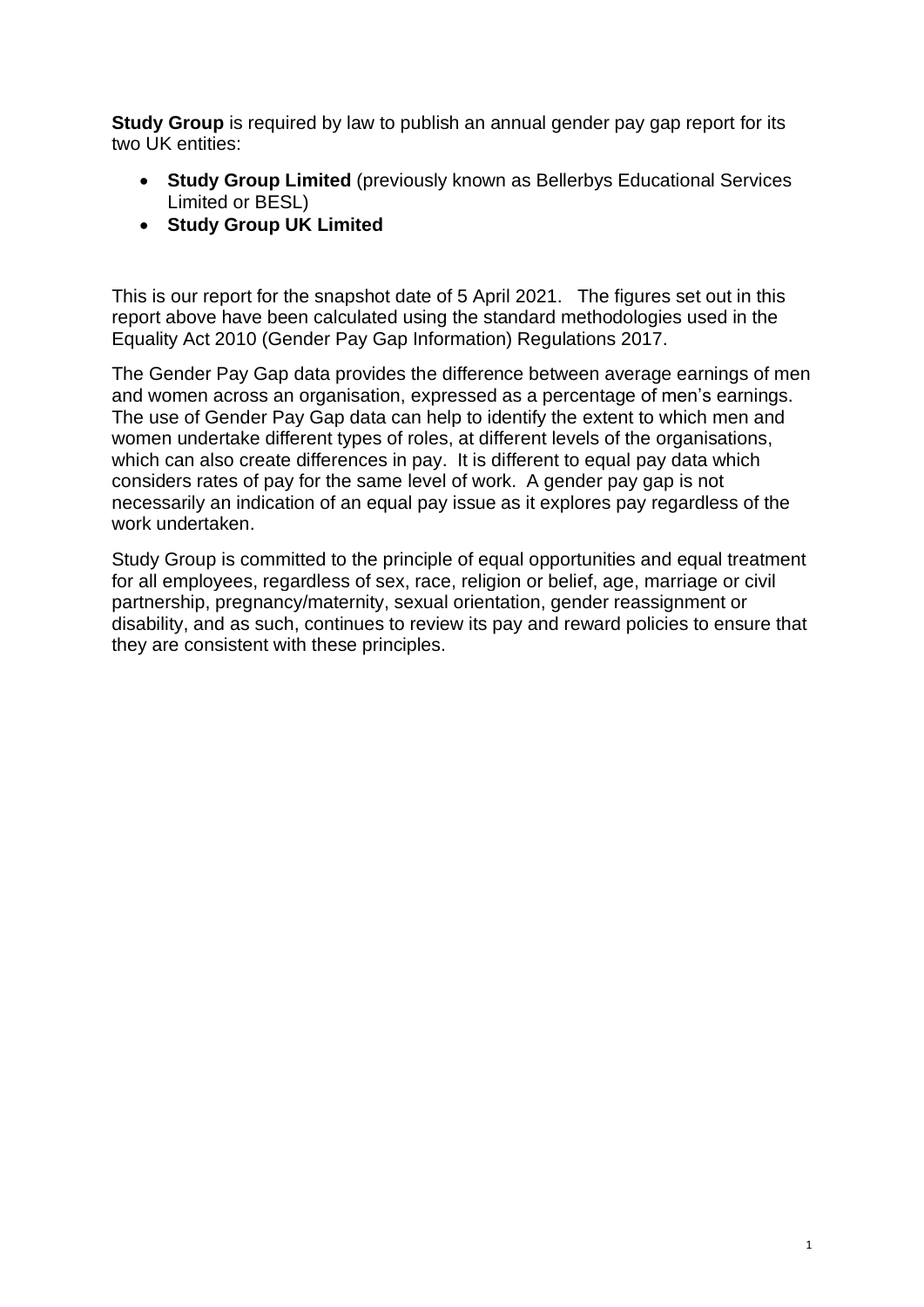# **Study Group Limited**

Study Group Limited is an operating division of Study Group UK Limited and delivers a range of academic programmes to international students via a network of proprietary and embedded colleges across the UK. It employs 72% of Study Group's total UK staff with women representing 56% of the total workforce.

## **Pay & Bonus Gap**

| Difference between Men and Women |             |               |  |
|----------------------------------|-------------|---------------|--|
|                                  | <b>Mean</b> | <b>Median</b> |  |
| <b>Hourly Fixed Pay</b>          | 6.2%        | 5.8%          |  |
| <b>Bonus Paid</b>                | 38.7%       | 47.9%         |  |

The above table shows our overall mean and median gender pay gap based on hourly rates of pay as at the snapshot date. It also captures the mean and median difference between bonuses paid to men and women in Study Group Limited in the year up to 5 April 2020 (ie: for the performance year ending 31 December 2019).

The proportion of male employees in Study Group Limited receiving a bonus was 10% and the proportion of female employees receiving a bonus was 10%.



#### **Pay Quartiles by Gender**

The above image illustrates the proportion of men and women in each pay quartile, each of which contains 171 or 172 colleagues.

We have continued to improve the representation of women in Quartiles 3 and 4, up by 1 percentage point and 3 percentage points respectively, There remains a higher proportion of women in the lower two quartiles, which reflects their higher representation in administrative and support roles.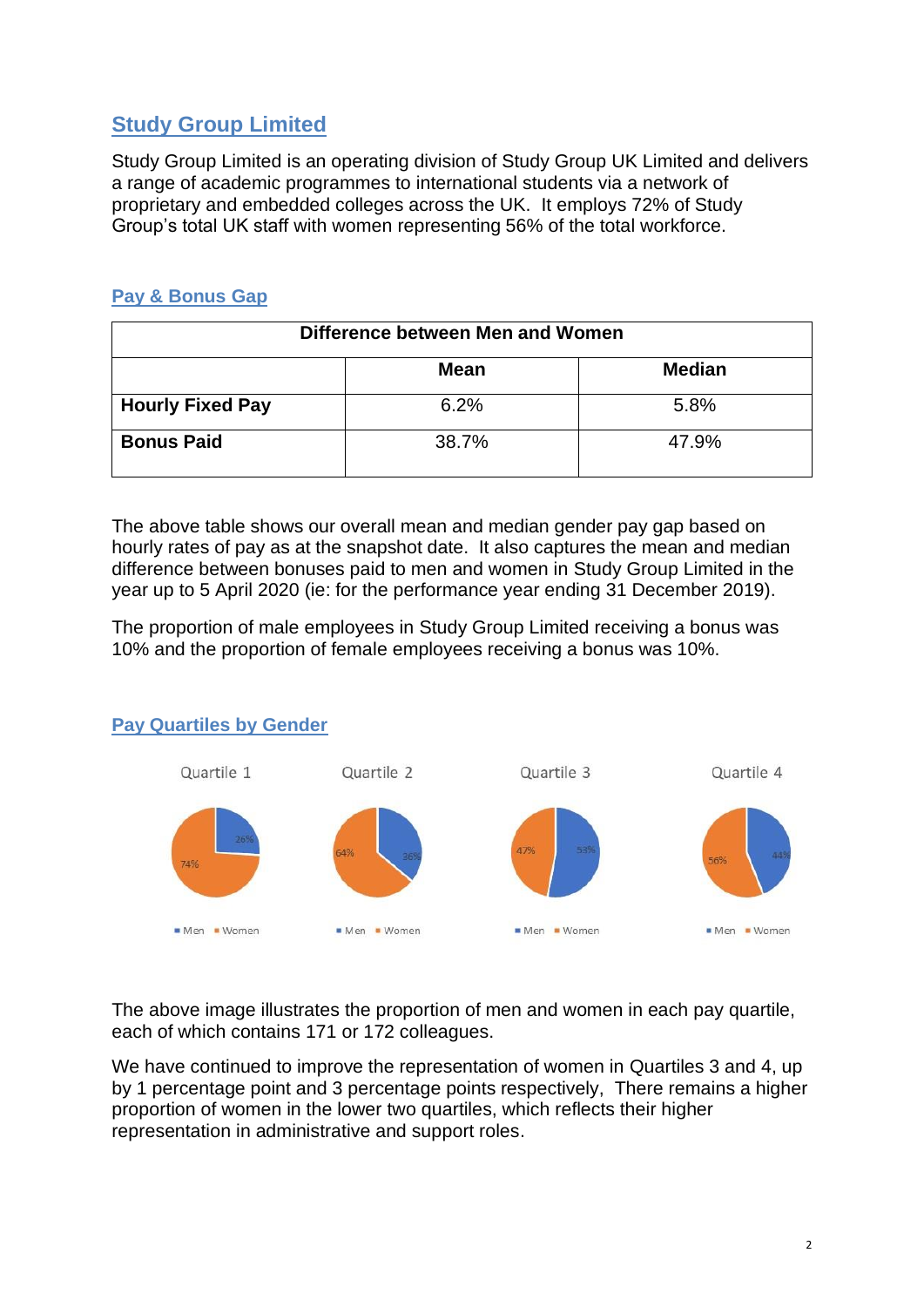Our gender pay gap continues to compare favourably with external national and sector benchmarks, and we have continued to make progress on further reducing the gap during 2021:

|                              | <b>Year Ending April 2020</b> | <b>Year Ending April 2021</b> |
|------------------------------|-------------------------------|-------------------------------|
| <b>Mean Gender Pay Gap</b>   | 12.0%                         | 6.2%                          |
| <b>Median Gender Pay Gap</b> | 7.2%                          | 5.8%                          |

This progress may be a sign that we are moving in the right direction.

With regards to the gender bonus gap, we report equal numbers of men and women receiving a bonus payment during the snapshot period.

As a result of economic conditions, the number of discretionary bonuses paid in the period was greatly reduced. Of the total bonuses paid in the year ending April 2021, 78% were awarded to colleagues whose hourly rate of pay is in the lowest quartile of pay rates. As seen above, females account for 74% of the people in the lowest pay quartile. These two factors together result in a more pronounced gender bonus gap than we have seen in prior years.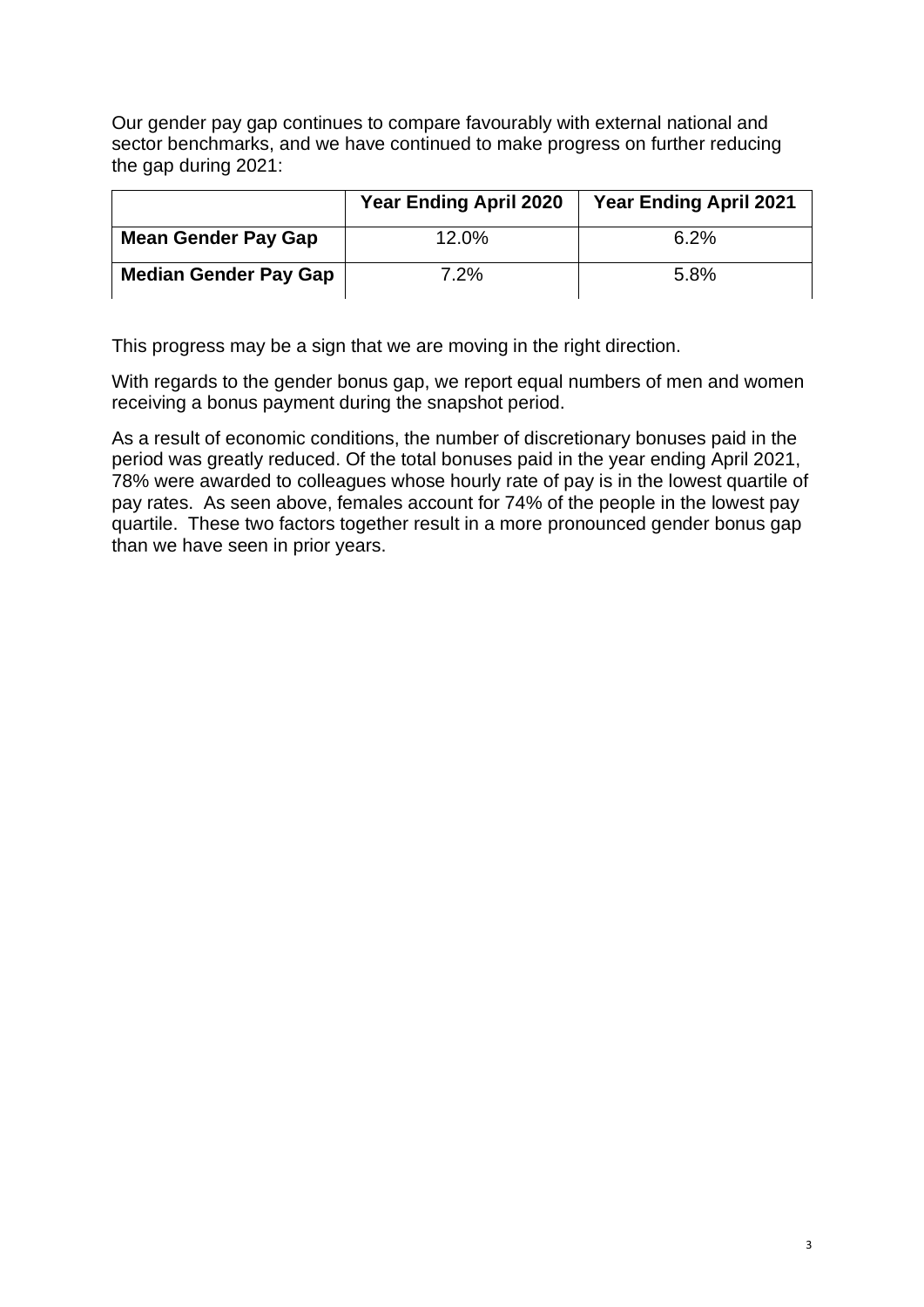# **Study Group UK Limited**

Study Group UK Limited comprises a broad range of executive, and corporate operations and specialist support roles (eg: IT, Finance, HR Legal) which provide services to the global Study Group organisation. It employs 18% of Study Group's total UK staff, with women representing 57% of the total workforce.

## **Pay & Bonus Gap**

| Difference between Men and Women |             |               |  |
|----------------------------------|-------------|---------------|--|
|                                  | <b>Mean</b> | <b>Median</b> |  |
| <b>Hourly Fixed Pay</b>          | 28.6%       | 22.6%         |  |
| <b>Bonus Paid</b>                | 83.6%       | 38.1%         |  |

The above table shows our overall mean and median gender pay gap based on hourly rates of pay as at the snapshot date. It also captures the mean and median difference between bonuses paid to men and women in Study Group UK in the year up to 5 April 2021 (ie: for the performance year ending 31 December 2020).

The proportion of male employees in SG UK receiving a bonus was 11.0% and the proportion of female employees receiving a bonus was 11.0%.



### **Pay Quartiles by Gender**

The above image illustrates the proportion of men and women in each pay quartile, each of which contains 65 colleagues. The distribution of females across the four quartiles has shown movement since our last report – there has been a 20% increase since our last report in the representation of women in the upper middle quartile which would suggest we are making progress in supporting the progression of female staff in the organisation. The representation of women in Quartile 1 remains high reflecting their higher representation in administrative and clerical support roles.

Our gender pay gap has reduced at the median measure since our last submission and is the lowest reported median gap since reporting started. This may be a sign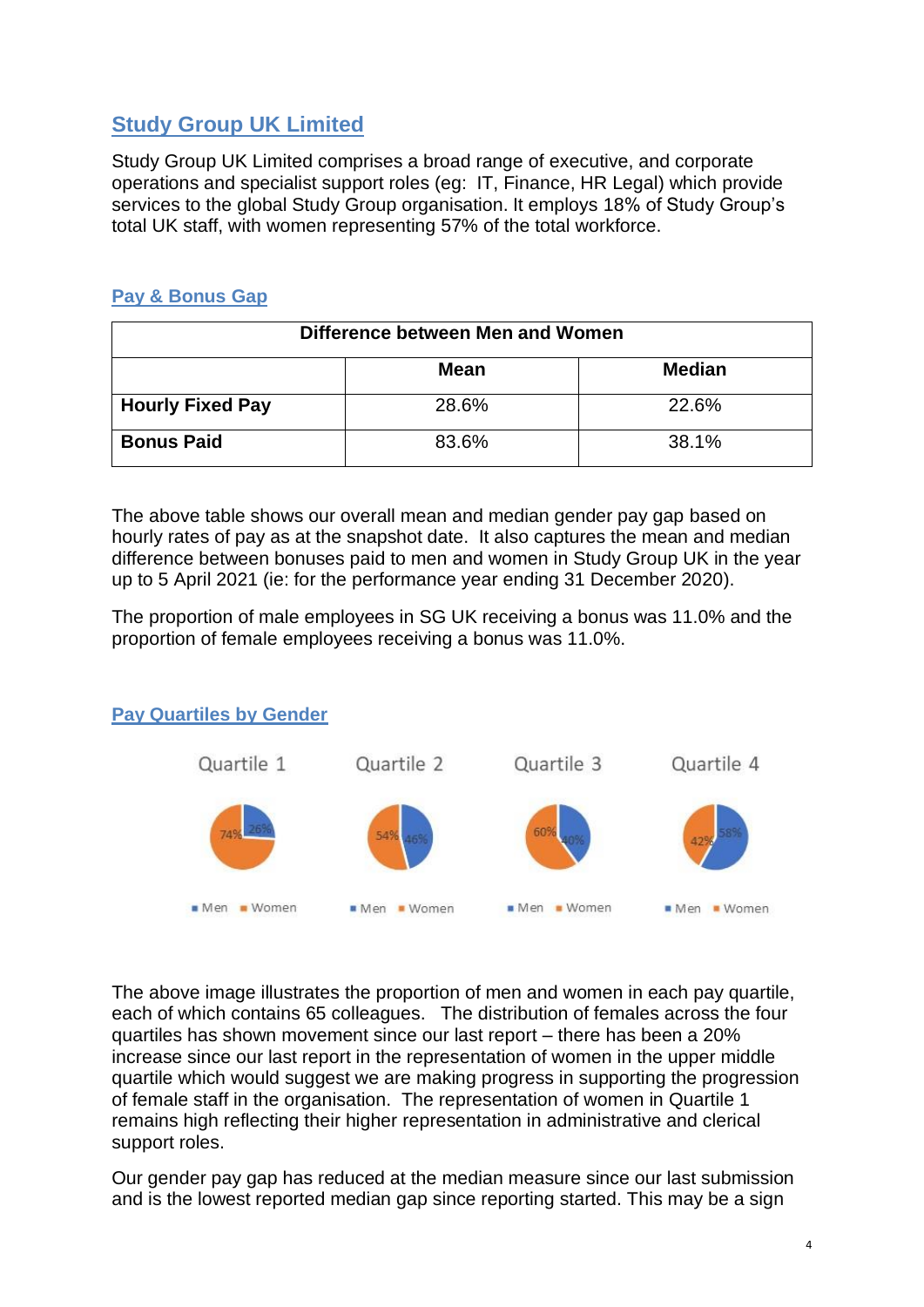that we are moving in the right direction, but the size of the gap still remains above the national average, and we are committed to taking further actions to reduce it.

As a result of economic conditions, the number of discretionary bonuses paid in the period was greatly reduced and our reporting is therefore based primarily on performance related sales bonuses which are driven by gender-neutral targets.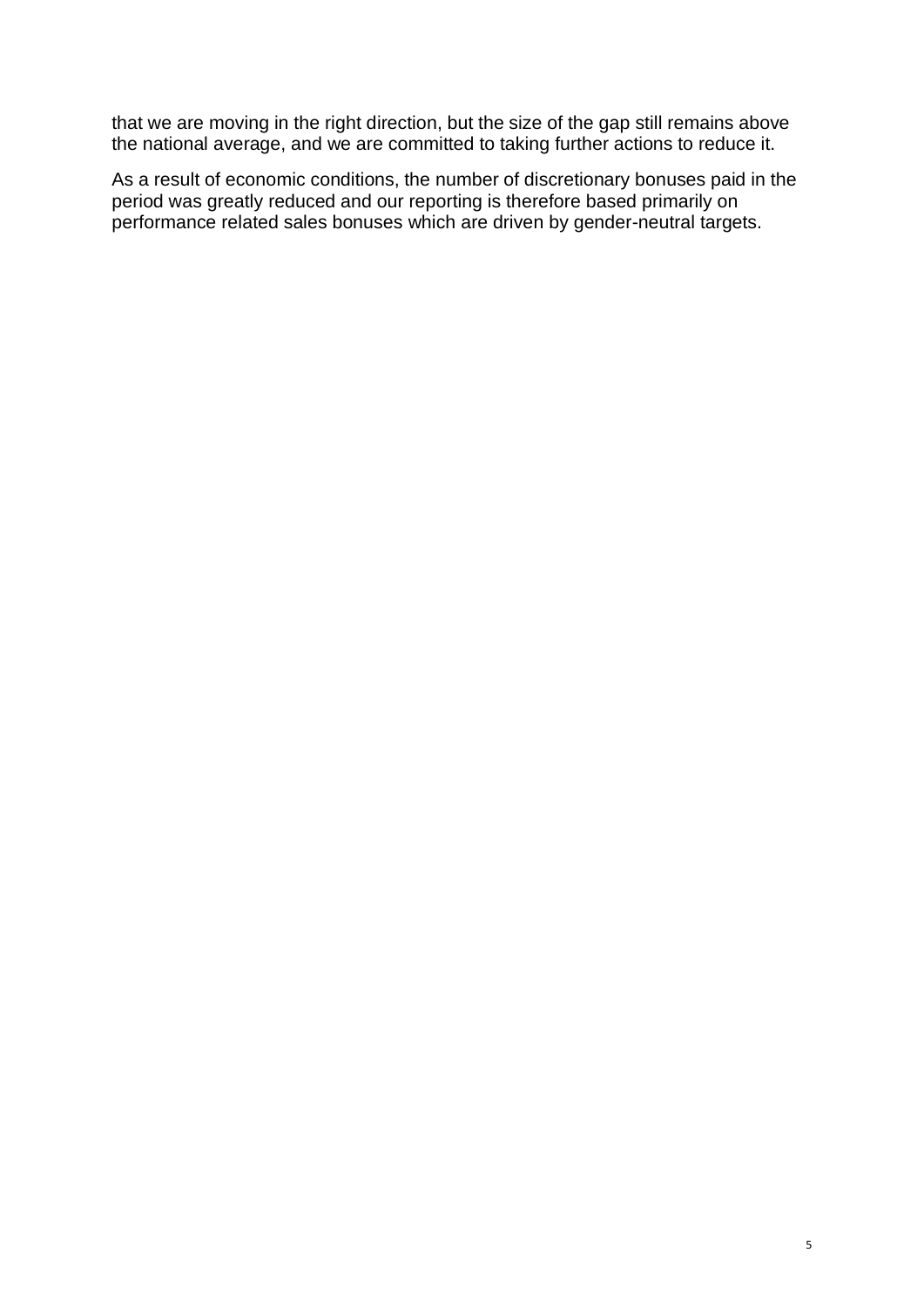#### **What's Next ?**

It has been another challenging year as we have continued to work through the uncertainties of the global pandemic with the majority of our colleagues working from home,

We are therefore focussed more than ever on taking action to create an inclusive workplace for all our people. While we have made progress in driving greater gender parity, it will require sustained effort and commitment to ensure greater gender equity across all parts of our business.

We do not pay people differently on the basis of their gender. The pay gaps exist because of disproportionate representation of roles across the different levels of the group. Our Senior Leadership team has 40% representation of women.

We have introduced a number of initiatives over the past two years to further our aims in the area of diversity and inclusion which we hope, in turn will contribute to a reduced gender pay gap. These include:

- The establishment of a Global Diversity & Inclusion Steering Committee which sets the strategy for the global organisation. Members include both senior leaders and volunteer staff from around the organisation and the key aims of the D&I Steering are to:
	- o promote an open, safe and inclusive workplace, where we value everyone's voice;
	- o take action to improve diversity and inclusion awareness;
	- o support employee-led Ambassador Groups which enable colleagues across the organisation to share experiences. We have two active groups to date - Empowering Women and Diversity and Inclusion in the Classroom;
	- o originate other diversity and inclusion initiatives; and
	- o take action to improve collaboration on diversity and inclusion initiatives
- Through our employee engagement surveys, we have continued to take action at all levels of the organisation to drive a more inclusive, high trust work environment. We have delivered over 75 workshops globally to engage all employees in a conversation about the importance of diversity and inclusion, and how they can take specific actions to drive inclusive behaviours, and to better understand and mitigate the impact of unintentional gender biases.
- From the workshops and engagement survey feedback, we have identified a series of actions to overcome obstacles to a more a diverse and inclusive workplace. Our Ambassador Groups referenced above are also providing feedback to the Steering Committee about how the Company can improve the workplace for them.

We continue to monitor the employee lifecycle of our staff from initial recruitment ensuring we have a fair and consistent selection process, having career development opportunities open for all job roles, clear and consistent promotion and salary processes and fair and flexible working practices:

• We have continued to broaden the range of sources that we use to recruit new talent in the external market. While our hiring in the year ending April 2021 was substantially lower than normal due to the impact of the COVID pandemic, over 64% of our hires were women.